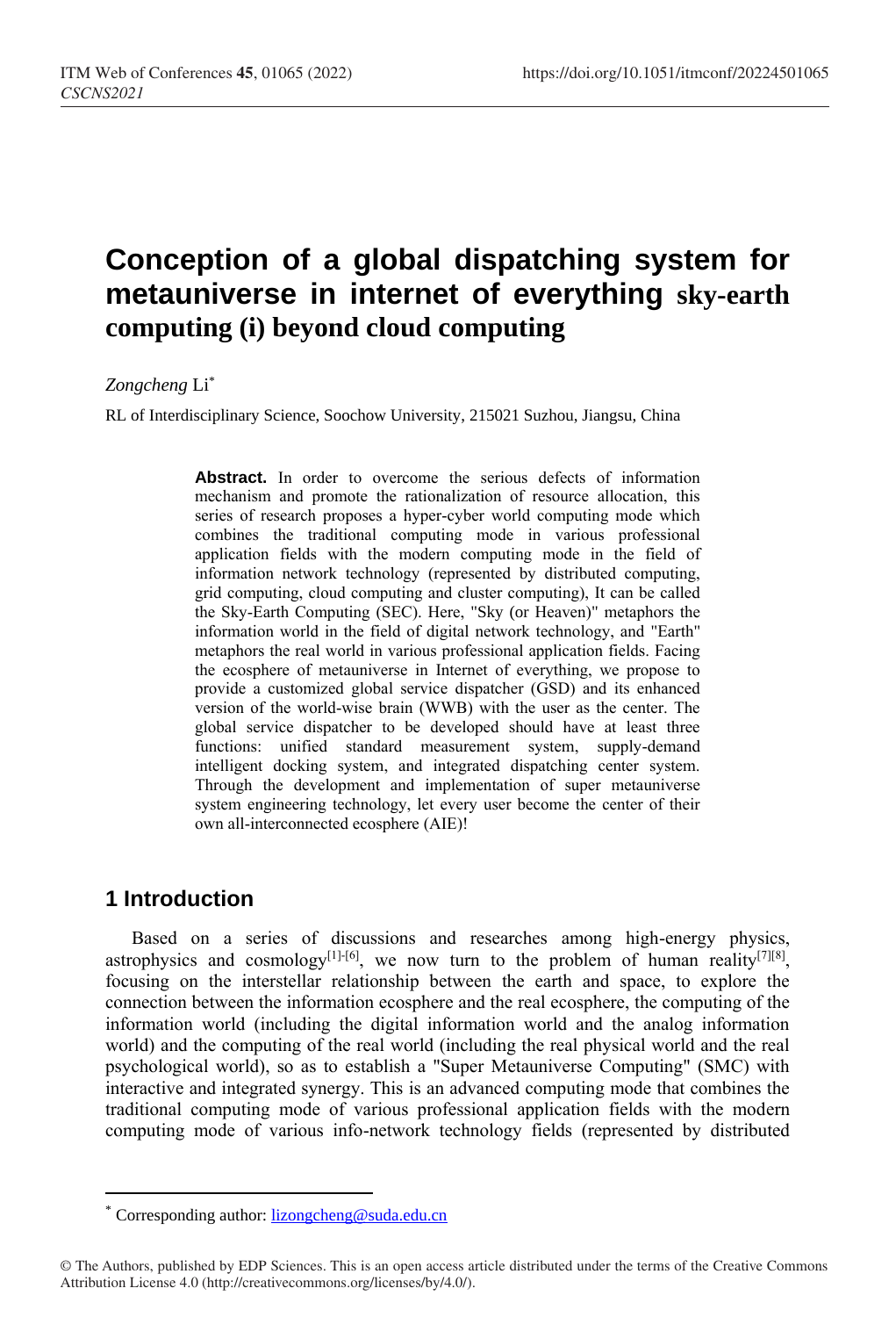computing, grid computing, cloud computing and cluster computing). It can be called "Sky-Earth Computing" (SEC).

In traditional Chinese culture, "Sky" (or Heaven) and "Earth" are a pair of basic relative categories. Now, in the context supported by Internet, cloud computing and artificial intelligence technology, we can bring the category of "Sky-Earth" into a new system, metaphorizing the information world with "Sky" and the actual world with "Earth". Artificial intelligence (machine intelligence) is based on computing in the information world, and natural intelligence (human intelligence) is based on computing in the actual world. In the analysis and design of this series of papers, it is necessary with the big data platform<sup>[9][10]</sup> (HDFS cluster, MapReduce / Tez / Spark), the Internet of Things<sup>[11]-[13]</sup> (sensors, RFID, GPS, infrared sensing) and artificial intelligence technology $[14][15]$ (AlphaZero, generating antagonistic network GAN, new recursive cortical network, etc.), between the information ecosphere and the actual ecosphere, between the information world computing and the actual world computing, to construct the intelligent integrating system, and the carry out data reconstruction system engineering, thus establish the computer-like system for the processing of big data. As a wisdom-fusing system engineering in the process of intellectualization, synergism and socialization, Sky-Earth computing is not only a new technical system, but also a new industrial system. More importantly, it is the synergy-disposing mode of the new civilized world, involving the technical support system, intelligent integration system, social organization system and ecological synergy system of the new civilized world.

The development of sky-earth computing technology and the organization of super metauniverse system engineering are the new ideas of technology and industry development strategy first put forward by inventor Li Zongcheng in the world after 30 years of painstaking exploration, which can become the basic way to comprehensively improve system software, network software and application software. As early as 2011 and 2012, inventor lizongcheng successively submitted 610 applications for the latest technological invention to the State Patent Office of China (it can be seen from the announcement of the Patent Office of the people's Republic of China), which provided necessary core technology, key technology, basic technology, supporting technology and system integration technology for this comprehensive upgrade and development.

# **2 Idea of user-centered ecosphere in internet of everything**

For various new phenomena, new trends and new problems in international and domestic social economy in recent decades, the object and scope of research are included in the ecosphere system. The "ecosphere" is an ecological concept that has emerged in recent decades  $[16][17]$ , which is closely related to the concept of the earth biosphere, but also has some differences [17]-[20]. In theory, an ecosphere refers to an indivisible natural group formed by the interaction between organisms and their living environment and between organisms through material circulation, energy flow and info-exchange in a certain time and space.

Now, in order to break the monopoly of theocratic system, tyrancratic system and timocratic system on information mechanism, and to make every user become the center of the all-interconnected ecosphere (AIE), we should and must go beyond modern information technology, beyond Internet of things, big data, cloud computing, artificial intelligence and other technology systems, and face every individual, every family, every enterprise, every team, every enterprise, face every community, every organization, every institution, every township, and then face every city, every region, every country, every transnational organization, even the whole world, around the personal ecosphere, family ecosphere, enterprise ecosphere, around the community ecosphere, organization ecosphere, around the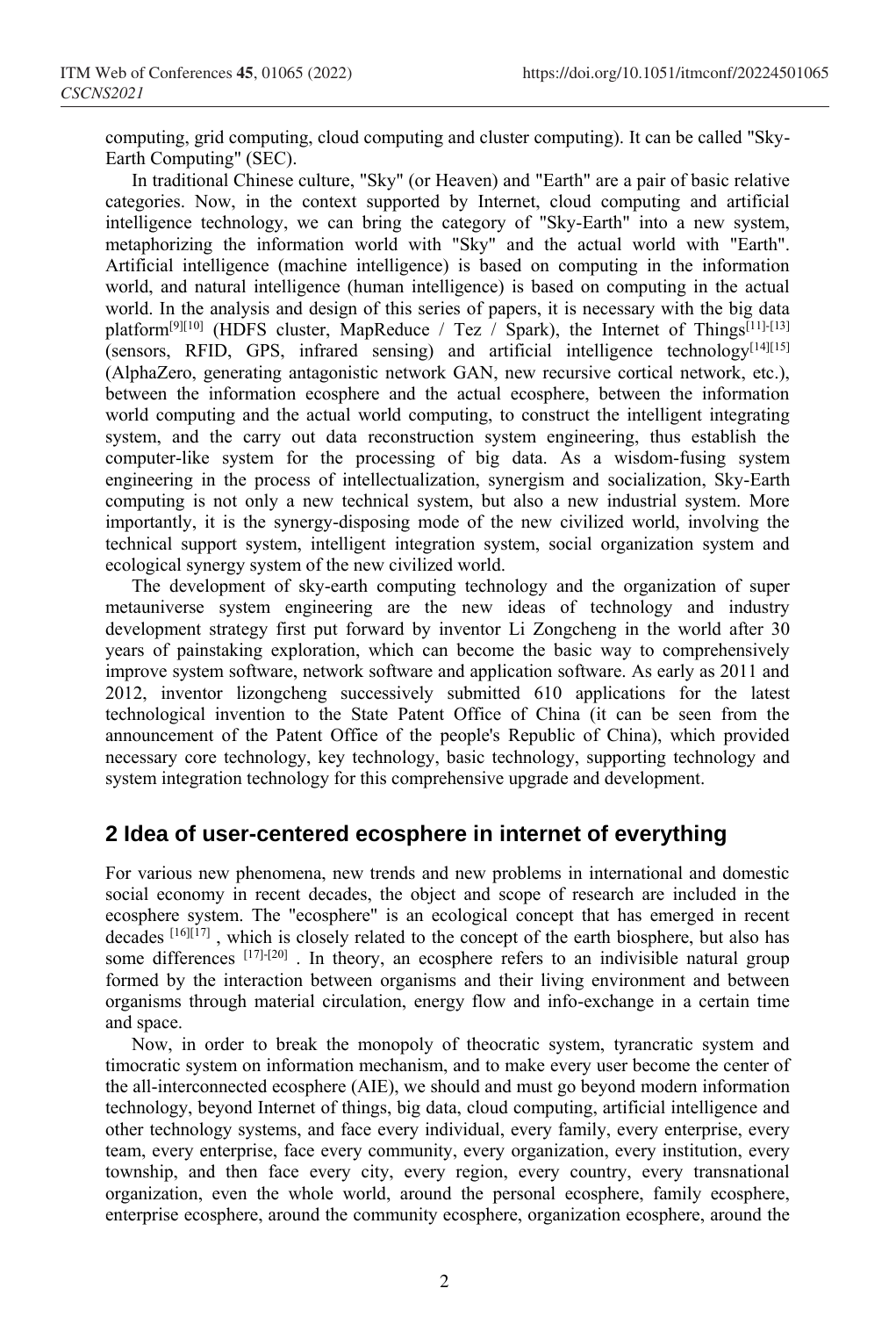urban ecosphere, regional ecosphere, national ecosphere, transnational organization ecosphere, and even around the whole global ecosphere, we use the technology, software, system, platform and Internet in the modern information field to develop and establish the global service dispatcher, which integrates the technology, software, system, platform and Internet in various professional application fields Software, system, platform and Internet are connected to fully mobilize, configure and utilize global resources to serve every user.

In this series of articles, the ecosphere of a life is defined as an interaction system with a life as the center formed by all the factors that have direct and indirect connection with the life in accordance with the complex relationship structure. By this definition, every advanced life has its own ecosystem. The social ecosystem with a user as the center and composed of all stakeholders is shown in Figure 1: all stakeholders who have direct and indirect relationship with a user form an ecosphere in Internet of everything by various relationships. Here, the dark gray circle represents a user, the light gray circle represents the stakeholders with direct relationship, the white circle represents the stakeholders with indirect relationship, and each arrow line represents the geographic location and distance between the user and the stakeholders.



Fig. 1. A social ecosystem with a user as the center and composed of all stakeholders.

Here, the dark gray circle represents a user, the light gray circle represents the stakeholders with direct relationship, the white circle represents the stakeholders with indirect relationship, and each arrow line represents the geographic location and distance between the user and the stakeholders..

In fact, the boundary of each ecosphere is often irregular, and the boundary of highly complex ecosphere in Internet of everything is especially mixed, unclear and irregular. There is an ecosphere with irregular, indistinct and non-simple boundaries. The ecosphere includes complex multiple physical, physiological, information, psychological and social connections. Here, the arrow line has great limitations. It can only represent the distance and direction in time and space, but it can not represent the multiple links between the center (advanced intelligent life, such as users) and the influencing factors at each time and space point.

Every user, no matter individual users (individuals, families, groups, etc.) or group users (organizations, communities, enterprises, institutions, departments, urban and rural areas, regions, countries, transnational alliances, global organizations, etc.), is the center of super metauniverse system engineering, in a self centered ecosystem of everythinginterconnection, that is, the center of design, R&D, organization, operation, cooperation, management, adjustment, detection and maintenance.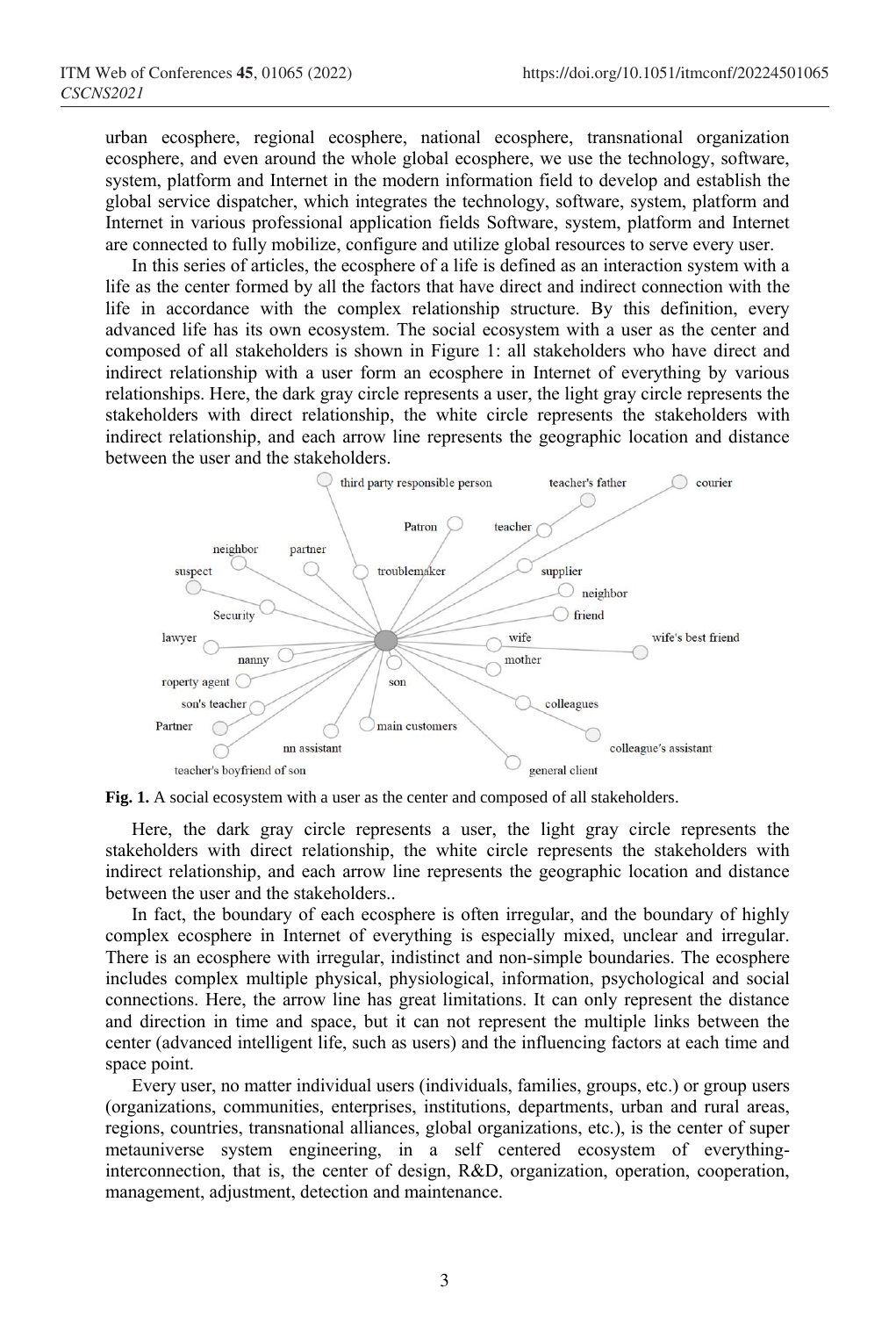The ecosphere of each user (individual, group, whole) is an extremely complex ecosphere in Internet of everything, with extremely complex variables, structures and forms, here there are both natural and social processes; there are not only physical connection, biological connection and information connection, but also psychological connection, knowledge connection and social connection (economy, culture, science and technology, education, etc.).

Users have different connections with the influencing factors of different time and space points. The contents, time limit, types, closeness and frequency of contacts are different. For example, there are pure simple connections and complex multiple connections, longterm fixed connections and short-term accidental connections, very close connections and very loose connections, frequent connections and occasional connections, etc.

For example, in a complex ecosystem centered on a user, there are 11 direct factors and 15 indirect factors at different time and space points. The length of arrow line reflects the distance between users and influencing factors. If we number 26 spatiotemporal factors, and divide all kinds of connections into physical connection, biological connection, information connection, psychological connection and social connection, we can assume that:

at spatiotemporal factor point 1, the user only has pure psy connection with this factor point;

at spatiotemporal factor point 2, the user has complex multiple connections with this factor point, including phys connection, bio connection, psy connection and social connection;

at spatiotemporal factor point 3, the user has info and phys contact with the factor point;

at spatiotemporal factor point 4, the user has phys-physiol connection with the factor point;

at spatiotemporal factor point 5, the user only has pure phy connection with the factor point;

at spatiotemporal factor point 6, the user only has pure social contact with this factor point;

at spatiotemporal factor point 7, the user has complex multiple connections with this factor point, including bio connection, info connection, psy connection and social connection;

and so on.

At spatiotemporal factor point 10, the user only has pure info contact with this factor point;

With the movement of the user in the complex space-time range (phys space-time, bio space-time, info space-time, psychological space-time, knowledge space-time, social spacetime), the all-interconnected ecosphere will continue to move, and constantly change its various complex variables, complex structures and complex forms (phys form, bio form, information form, psychological form, knowledge form Social form) presents an extremely complex large-scale system state of nonlinear social dynamics.

# **3 Sky-earth computing for super metauniverse**

All kinds of all-interconnected ecosphere at all levels can be applied to all activities of advanced intelligent life, such as production-supply-marketing integrated service system, vehicle-transportation system, medical-health care system, intelligent home and building, social networks and games, power and heat management system, office intelligent integrated service, data center, integrated intelligent service system of daily life, electric power and energy system or network, the large-scale advanced intelligent integrated service system in cities, regions, countries and the world, etc. The conception, design, R & D,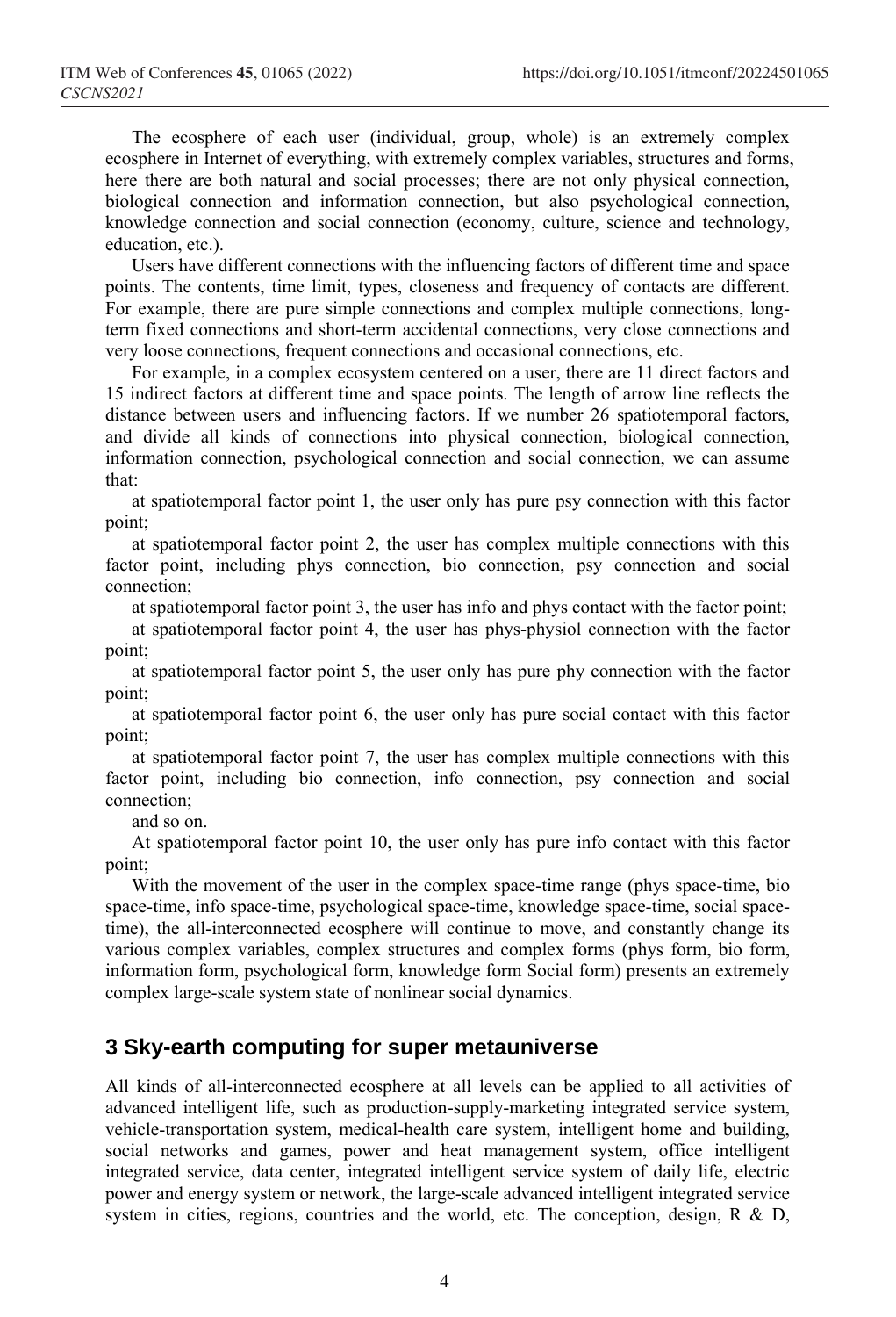organization, operation, management, cooperation, adjustment, detection and maintenance of this system are the complex large-scale system of dynamics processes integrated in the whole field of computer, software, platform, network and physical process, physiological process, psychological process and eventlogical process.

Sky-earth fusion system (SEF) is a world system supported by sky-earth computing technology, which can be regarded as hyper-cyber world systems (HCW), that is to say, a fusion of cyber-physical system (CPS-1), cyber-physiological system (CPS-2) and cyberpsychological system (CPS-3), cyber-eventlogic system (CES), etc.

It is a multi-dimensional complex system that uses sky-earth computing technology and its system engineering to combine computing, network and world environment (including physical environment, physiological environment, psychological environment and eventlogic environment). Through the organic integration and deep cooperation of 3C (computation, communication and control) technology, it can realize the real-time perception, dynamic control and information service of large-scale engineering system in complex society. HCWS based on sky-earth computing can carry out the integrated design of computing, communication with physical system, physiological system, psychological system and reasoning system, and realize the integration of various related systems, processes and elements more reliably, efficiently and cooperatively. Therefore, it has an important and wide application prospect.

How to connect the world of information (digital information and analog information) with the world of reality (physical reality and psychological reality) will be the key problem in transforming the old civilization world and creating a new civilization world, as shown in Figure 2. In order to achieve the task of space and sky computing, the integration of the two worlds is the primary technology. In this regard, sensor network technology, Internet technology of things and electronic virtual technology are essential



**Fig. 2.** Conception of an interface system of sky-earth computing between info. world and realistic world.

The sky-earth interface system and its channels enable users (individuals, organizations, and Society) to work with multi-channel programs in the physical world, the information world and the psychological world at the same time in their own world. The operation program of each channel runs in the user's own sky-earth channel, that is, in the graphics on the display screen. Most of the sky-earth channel systems allow channels to overlap, and provide users with standard operations to run, such as moving and changing the size of the visual gate, sending the visual gate to the foreground and background, or expanding or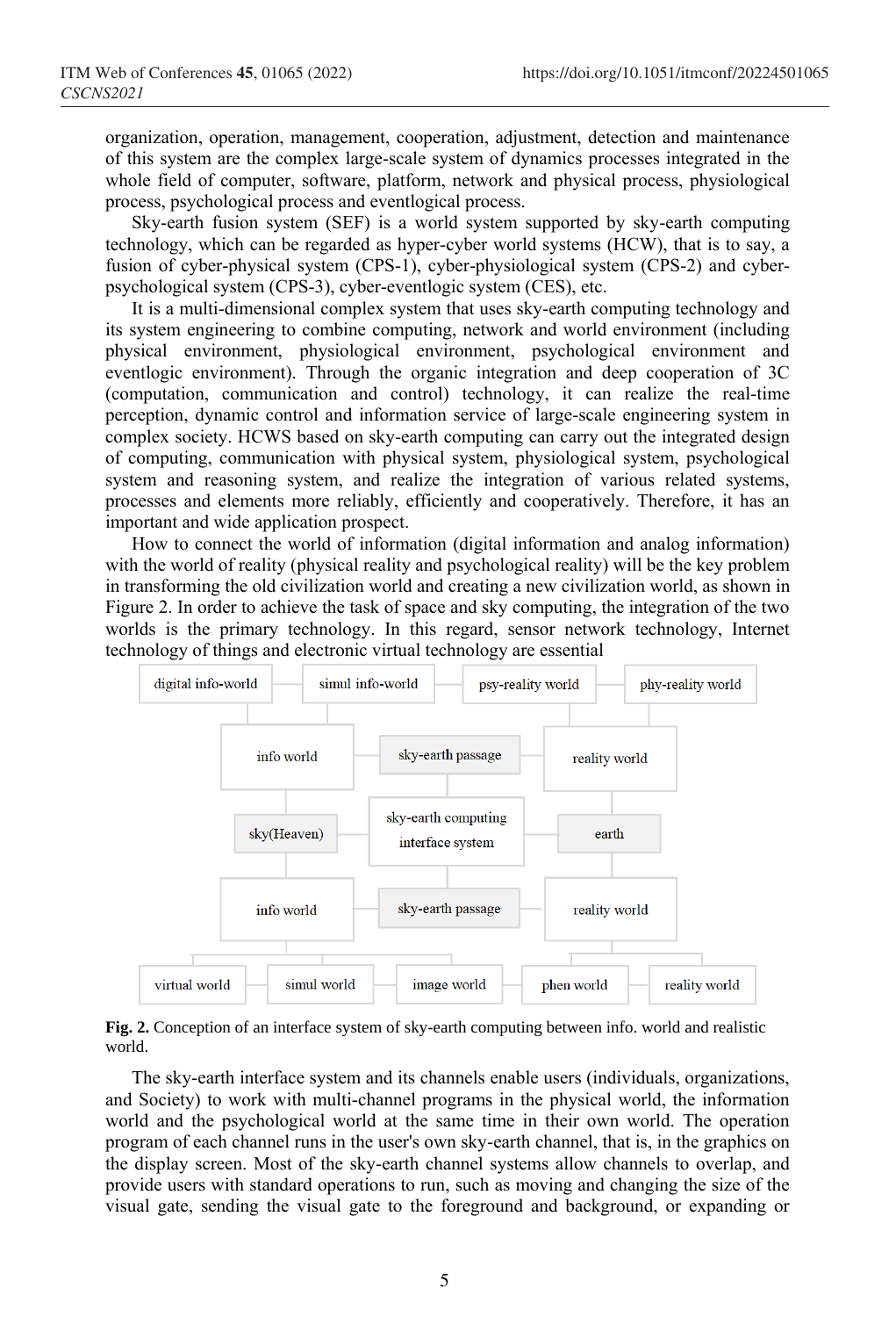narrowing a sky-earth channel. The sky-earth channel interface system should have the network permeability ability of the interconnection of all things, and allow users to run the channel graphics application program on the remote machine.

MEMS is the abbreviation of micro electro mechanical systems. It is an integrated micro device system composed of micro sensors, micro actuators, signal processing and control circuits, communication interface and power supply. M2M is the abbreviation of machine to machine / man. It is a network application and service with intelligent interaction of machine terminal as the core. It will make the object intelligent control. M2M technology involves five important technical parts: machine, M2M hardware, communication network, middleware and application. M2M (machine to machine) is to effectively control the equipment through mobile communication, so as to greatly expand the business boundary, or create a more efficient business mode than the traditional way, or create a new service completely different from the traditional way.

Through the technology development of super metauniverse system engineering, a customized global service dispatcher (GSD) is provided for each user (individual, group, whole). As the main component of WWB, the global service scheduler should have at least three functional modules, as shown in Figure 3:



**Fig. 3.** Global service dispatcher as main component of world smart brain.

(1) Unified nornal measurement. This basic function is the computing technology of grand unified normalization, which can make a unified measurement of all kinds of resources across borders, domains and levels;

(2) Advanced intelligent engine of supply-demand docking. This basic function is to provide customized menus for both supply and demand with the user's movement, and realize the intelligent docking of supply-demand matching as soon as possible through the supply-demand compiled search engine, so as to achieve the holo-synergic intelligent drive;

(3) Advanced intelligent-integrated dispatching system. This basic function is to form a dynamic sequence of ecosphere in the whole process according to the results of large-scale dynamic supply-demand intelligent docking, follow the user's mobile process in switching, and carry out mode conversion, so as to realize the support of global resources for the user.

Furthermore, it can be seen that the whole process of real-time dynamic service in developing for the complex large-scale dynamic system of the all-interconnected ecosphere with the user as the center must be a a complex synergic-auxiliary process involving different influence areas, different direct influence factors, different indirect influence factors, different influence regions, different influence departments and different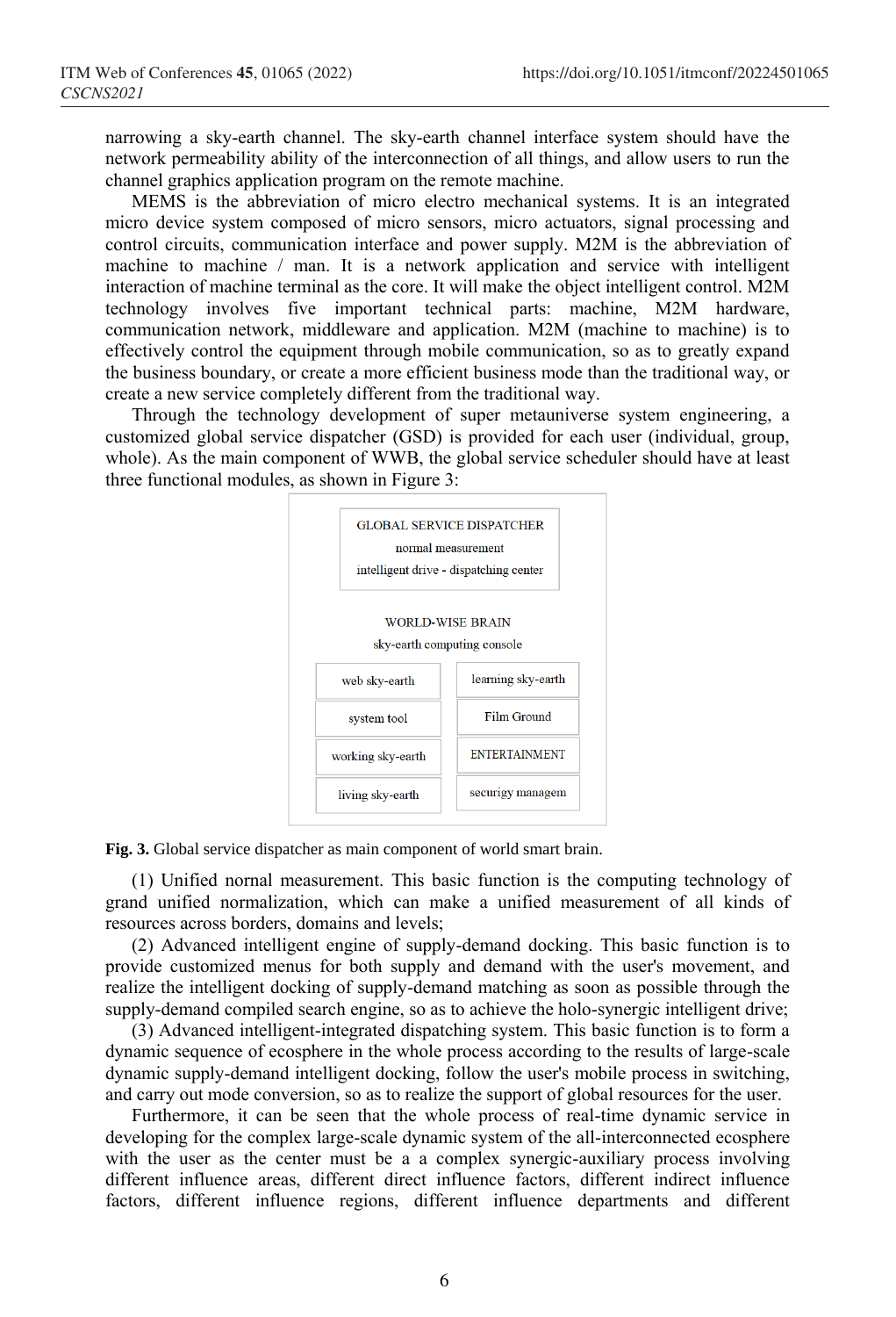professional fields in different paths, time periods and spatiotemporal points, which can be summed up as a highly complex, highly synergic and highly social auxiliary system engineering.

With the support of information technology, such as computer, Internet, cloud computing, big data, artificial intelligence, etc, sky-earth computing, which needs to be vigorously developed, is a kind of technology system for comprehensive utilization of various computers, software, information systems, information platforms and Internet, which is oriented to various real networks (physical network, life network, financial network, event network), information networks (Internet, radio and television network, communication network) and mental networks (spiritual network, knowledge network).

### **4 Advanced smart synthesis design for super metauniverse**

We should make use of all kinds of modern information technology, establish a strong new technology system, break all kinds of institutional barriers and man-made barriers at all levels, allocate resources more fairly, reasonably, effectively and continuously, and provide the dynamic services with cross domain, cross time and cross region for all kinds of users at all levels (individuals, groups and all), as shown in Figure 4.



**Fig. 4.** Conception of sky-earth computing operating system with each user as center.

According to the new development plan, the existing operating systems are generally divided into two aspects (categories):

The first category is the computer operating system for computers, PCs, tablets, mobile phones and computing centers, as well as the related Internet operating system (Web OS). Generally speaking, Internet operating system is a kind of virtual operating system based on browser. Users can operate applications on the Internet operating system through the browser. This application is not an ordinary application, but a network application. Web OS provides the operating system services for internet, including network resource addressing, global name space, remote execution program (executing server program on client), resource management, authentication and security.

The second category is the agent operating system for natural agent (human) and artificial agent (robot, intelligent device and intelligent instrument), and the related the Internet operating system of things (and thing-chain Internet operating system). The combination of the kernel and peripheral functional components of IOT operating system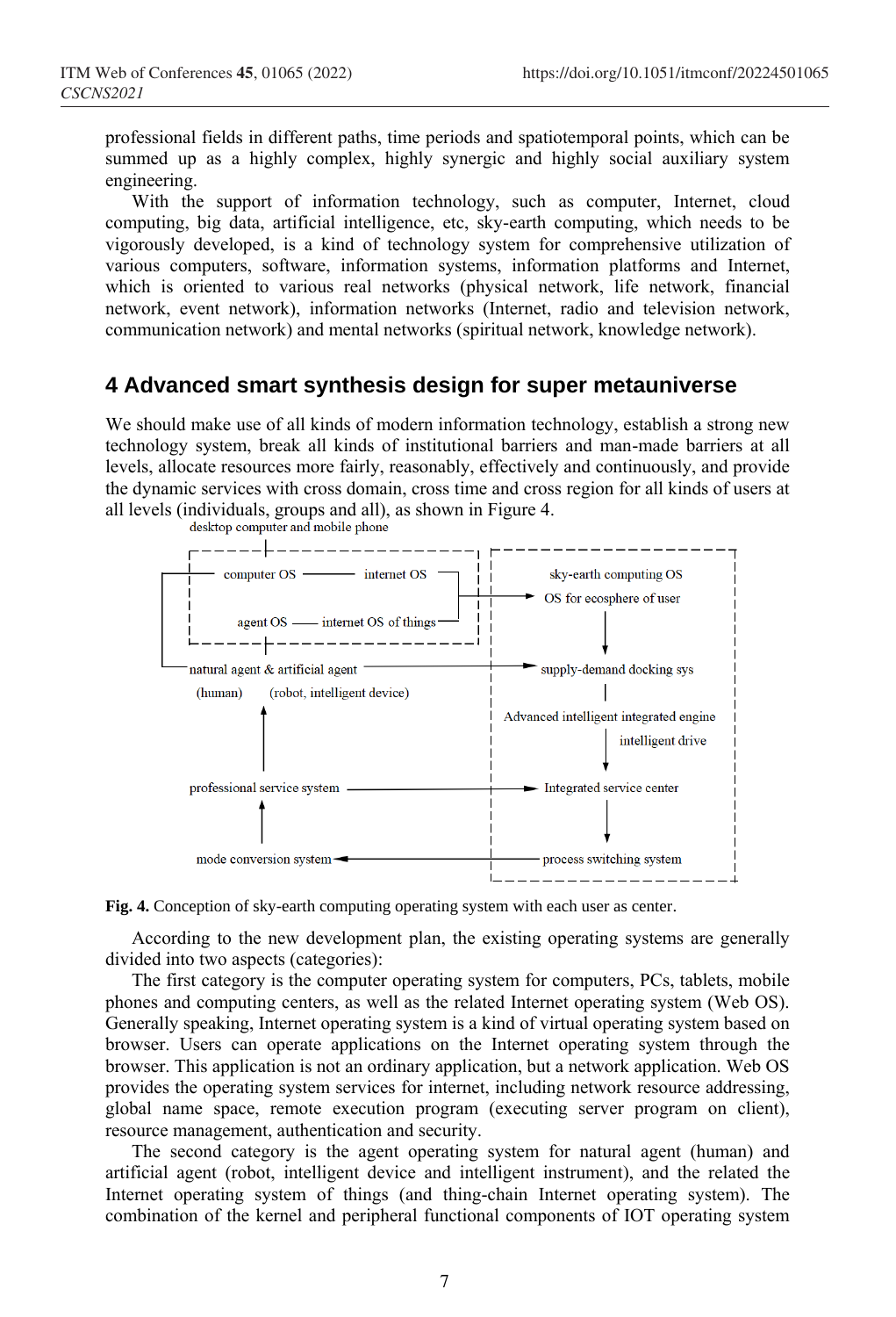can solve the connection requirements of IOT, such as supporting Ethernet,  $3G / 4G$ , Bluetooth, Wi-Fi, ZigBee, NFC, LiFi, NB-IoT, LoRa, etc. Typical open source IOT operating systems include: RT-Thread, LiteOS, Tizen, TinyOS, RIOT, Contiki, FreeRTOS, ApacheMynewt, Zephyr OS, Ubuntu Core, ARM mbed, AndroidThings, Yocto, Raspbian.

Now, with all kinds of users at all levels (individuals, groups, and the whole) as the center and facing the all-interconnected ecosphere of all kinds of users at all levels (individuals, groups, and the whole), we consider combining these two aspects (two categories) of operating systems according to the three functional requirements of unified standard measurement, intelligent docking drive, and integrated dispatching center, to develop and build the sky-earth computing operating system (SEC OS) for global service dispatcher and WWB (Sky-Earth computing console), and the related all-interconnected ecosphere operating system (ecosphere OS).

The super-metauniverse system engineering supported by information technology, computing technology and network technology is shown in Figure 5:



**Fig. 5.** Sky-earth computing system engineering supported by information technology, computing technology and network technology.

As the basis of new technology development, we should use all kinds of modern information technology, software, system, platform and network (Internet, communication network, radio and television network) to develop, design and configure in comprehensive integration all kinds of technology, software, system, platform and network (energy network, logistics network, capital network, human resource network, knowledge network, social network) in all fields, all levels and all regions, etc), and form the comprehensiveintegrated technology, software, system, platform, network, network architecture, link layer, network layer, transmission layer and application layer in the whole field, so as to establish a large-scale unified measurement technology system across fields, levels and regions, and then establish a large-scale power engine for supply-demand docking.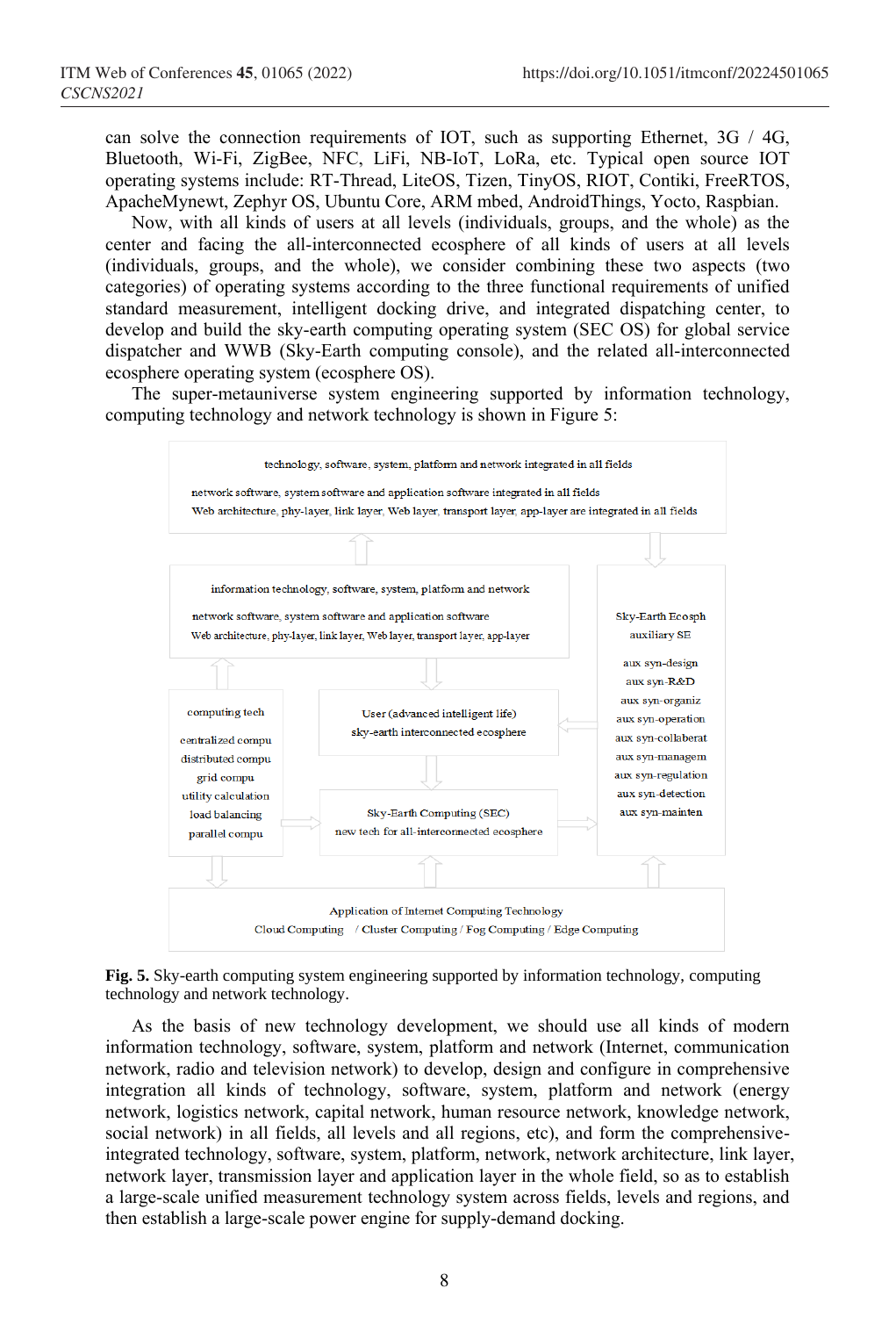On this basis, the intelligent scheduling center of integrated services is developed and established, so as to develop and establish process switching system and mode conversion system to schedule various resources of centralized computing, distributed computing, grid computing, utility computing, load balancing computing, parallel computing, cloud computing, cluster computing resources, fog computing and edge computing, etc.

On this basis, from the individual user's AIE, manufacturer's AIE, community user's AIE, to the institutional user's AIE, department user's AIE, regional user's AIE, to the sovereign state's AIE, multinational alliance's AIE and global user's AIE, it is likely to allocate resources more equitably, reasonably, effectively and continuously, so as to provide the whole-process dynamic services cross domain, cross time and cross regional real-time for all kinds of users (individuals, groups and whole).

In essence, sky-earth computing is not only limited to traditional and modern computing, but also particularly important. It is an auxiliary system engineering of the allinterconnected ecosphere centered on all kinds of users (advanced intelligent life) at all levels. Based on the comprehensive application of computer technologies such as distributed computing, utility computing, load balancing, parallel computing, network storage, hot backup, and virtualization, it is the aux-synergic designed, aux-synergic developed, aux-synergic organized, aux-synergic operated, aux-synergic managed, auxsynergic adjustment, aux-synergic detection, and aux-synergic maintenance the allinterconnected ecosphere of all kinds of users at all levels, that is, the aux-synergic dynamic process of a complex large-scale system integrated in full fields by computers, softwares, platforms, networks and physical processes, physiological processes, psychological processes, reasoning processes.

#### **5 Develop global service dispatching system for each user**

The ultimate goal of the development of sky-earth computing technology is to establish a global support system for every user (individual user, group user and all users). in other words, to equip each user with a world-wise brain (WWB), let every user become the master of his life, the suject of his work, the leader of his entertainment and the protagonist of his social life.

One of the basic aspects of the sky-earth computing technology development to be launched in this series of studies is to develop and produce the world-wise brain, and each world-wise brain is a sky-earth computing console (SECC) serving users. This is a control system which serves every user in the whole process and takes the global service dispatcher (GSD) to be developed as the main component.

As the main component of world-wise brain (WWB) or sky-earth computing console (SECC), global service dispatcher (GSD) consists of three basic components: (1) the technology foundation of big unified measurement across borders and domains, including the big unified measurement technology of weighted configuration and the big unified measurement technology of efficacy value; (2) the dynamial system of supply-demand docking in a large range, including supply-demand compiled input system and holosynergic intelligent engine; (3) the advanced intelligent-integrated dispatching system in whole field and full time, includes visual sky-earth door and World-Internet operating system. For each user, global service dispatcher is an intelligent-integrated dispatching center, through which the process switching system can be realized, and then the mode conversion system can be realized.

The ultimate ideal of the development of sky-earth computing technology is to strive to achieve the following vision:

One machine in hand, global support you!

One machine in hand, you are the master of your own world!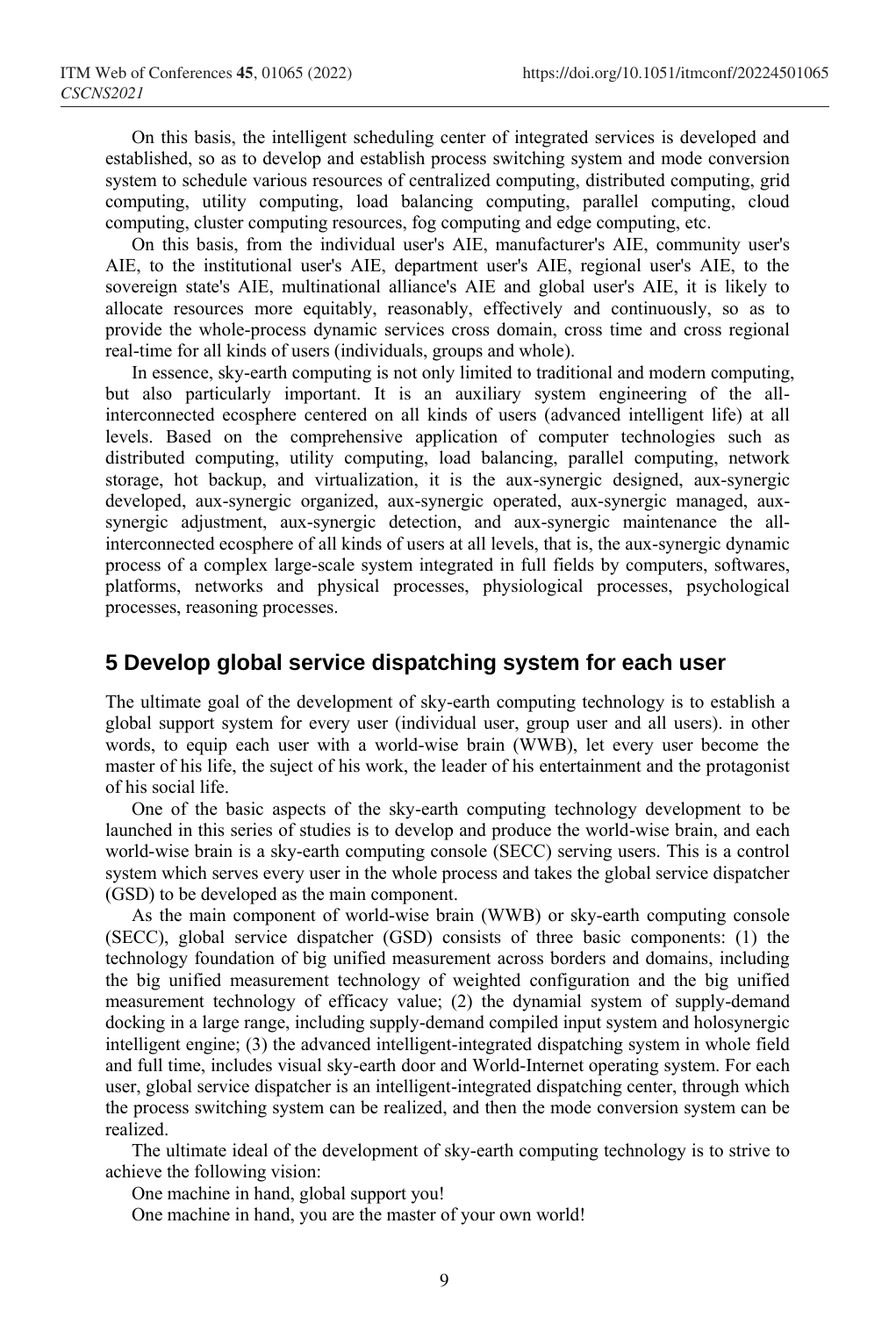Here, "one machine" refers to a world-wise brain as the sky-earth computing console, or a global service dispatcher.

It can be said that users can become their own design center, R&D center, organization center, operation center, cooperation center, management center, regulation center, detection center and maint-center, by using global service dispatcher and sky-earth computing console (world-wise brain).

As shown in Figure 6: According to this series of research, the main functions of GSD should include at least the following three aspects:





(1) unified normative measurement across borders, domains and levels

Dimensional norm / attribute synthesis / weight analysis / unified processing / configuration measurement / efficacy analysis / system synthesis / value measurement / whole process analysis / whole course processing

(2) holo-synergic intelligent drive across borders, domains and levels

compilation norm / supply-demand menu / menu sequence / compilation engine / matching analysis / Intelligent synthesis / docking engine / system drive / whole course docking / whole course analysis

(3) holo-synergic dispatching center across borders, domains and levels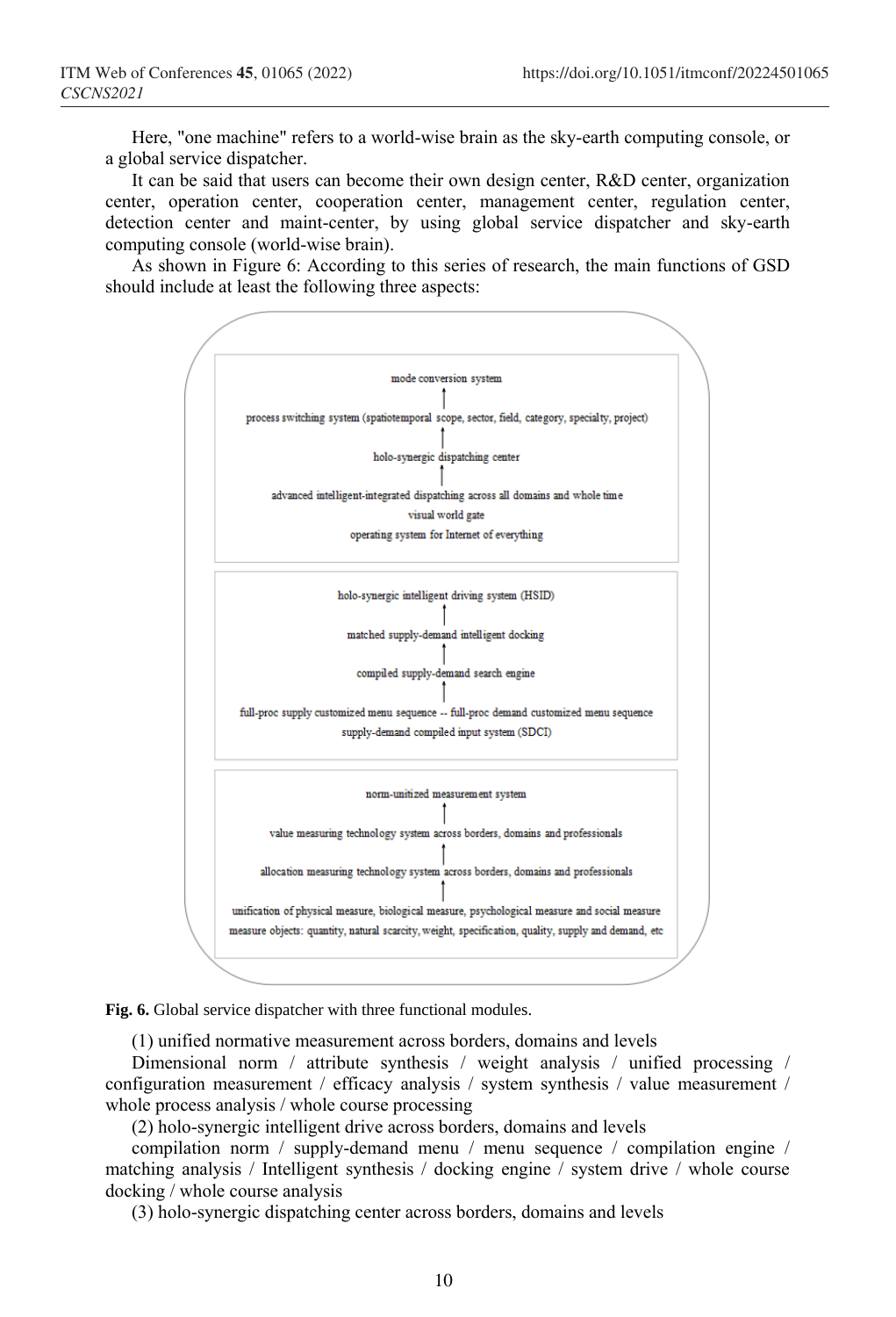dynamic goal / task set / specialty convergence classification-grading / tradeoff analysis / task assignment / synergic dispatching / process switching / mode conversion / intelligent synthesis / dynamic configuration / dynamic monitoring

If we say that the sky-earth computing console is an extension of the global service dispatcher, then the sky-earth computing worktop (SECW) to be vigorously developed is an extension of the sky-earth computing console.

Sky-earth computing worktop can be divided into large fixed worktop and portable mobile worktop.

The original idea of the development of Sky-Earth computing technology originated from the 610 patent applications submitted by professor Li Zongcheng of Suzhou University to the State Patent Office of the People's Republic of China from early November 2011 to may 2012 (it can be seen from the announcement of the Patent Office of the people's Republic of China). These 610 technological inventions together form a network technology support system of value chain systems engineering, involving the projects such as the development of new technology cluster, related development of new industrial cluster and joint development of commercial, and then involving the projects of emerging strategic-leading industrial cluster that the researchers of this series first put forward in the world.

As a network technology support system of value chain systems engineering, the intelligent integrated network containing the Internet takes the following ten technologies as the key technology that Li Zongcheng submitted to the Intellectual Property Office in May 2012 :

Item 601 --- logic positioning and compilation engine of intelligent-integrated computer network operating system

Item 602 --- flow summary and balancing device of intelligent-integrated computer network operating system

Item 603 --- value measure based on OS/IIC network and its docking equilibrium table

Item 604 --- efficacy configurators based on OS/IIC network and its value measurement system

Item 605 --- load balancing system of resource allocation based on value chain network technology platform

Item 606 --- sky-earth control system for expanding the technologic basis of cloud computing and Internet of things

Item 607 --- control system of intelligent integrated computer network based on skyearth computing technology

Item 608 --- control system of global docking equilibrium based on value-chain network technology platform

Item 609 --- control system of intelligent integrated cluster based on value-chain network technology platform

Item 610 --- control system of holo-synergic configuration based on value-chain network technology platform

The sky-earth management system proposed by inventor Li Zongcheng for expanding the technical foundation of cloud computing and Internet of things through a number of patent applications is to combine artificial intelligence operation system (AIS) and natural intelligence operation system (NIS) on the information interface between real physical space and electronic virtual space in a graphical operation mode for value chain. Then, the cognitive system and its computer network aux-technology (RS / CNT) is combined with the practice system and its computer network aux-technology (PS / CNT), so as to form a new control system.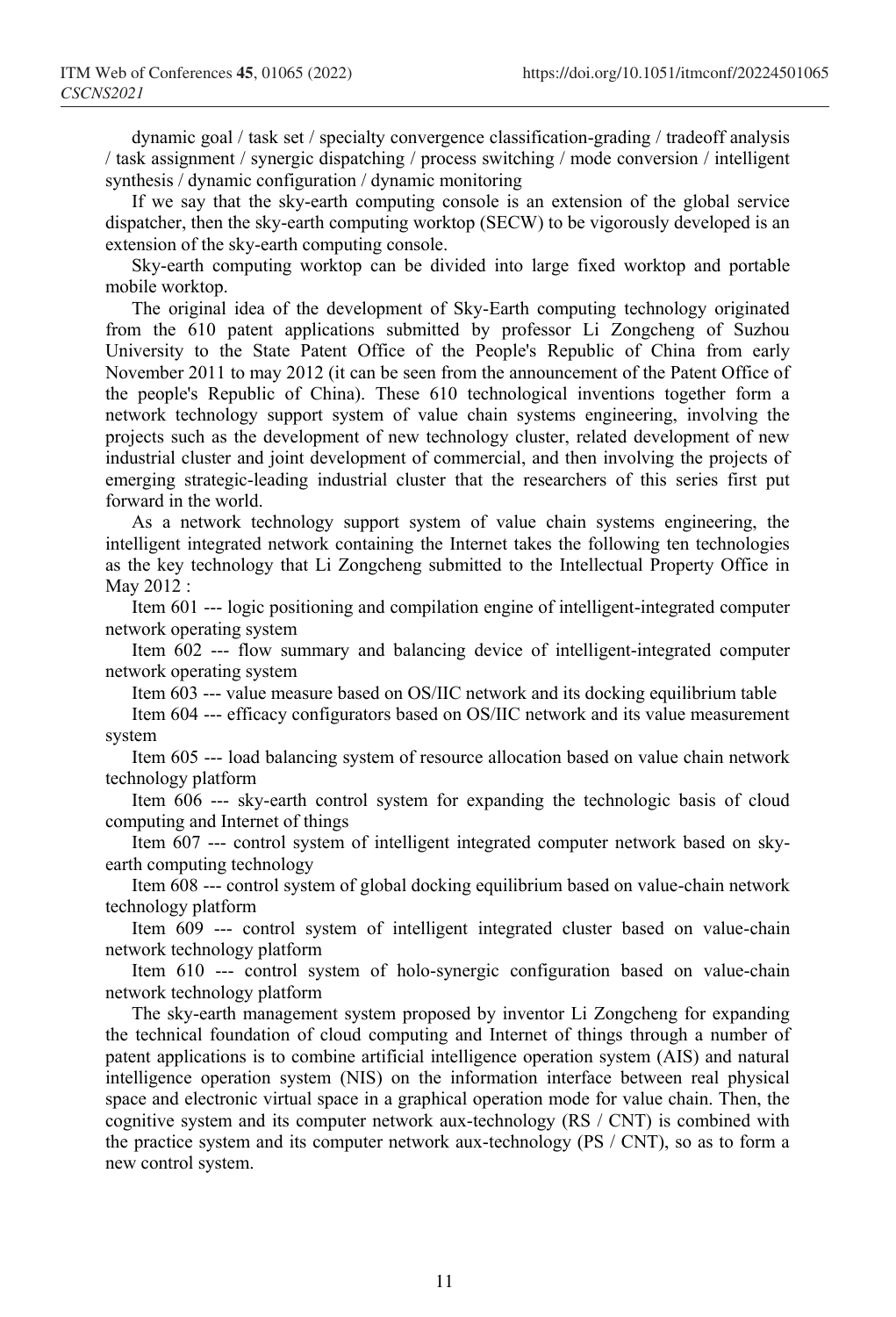I would like to express my sincere gratitude to the domestic and foreign researchers, my colleagues and relatives. Without their enlightening instruction, impressive kindness and help, I could not have completed my work.

#### **References**

- 1. Li Zongcheng, Meta-Interaction Physics between Supergravity and Dark Energy behind Super-Inflation Universe, Journal of Astrophysics and Astronomy, 18 September 2021. doi: https://doi.org/10.1007/s12036-021-09742-2
- 2. Li Zongcheng, Hyper-Synergy Physics of Quantum Cosmosphere from Super-Inflation with Rip-Rebound Clusters, Journal of Astrophysics and Astronomy, 22 October 2021. doi: https://doi.org/10.1007/s12036-021-09726-2
- 3. Li Zongcheng, Is there A Force System in the Universe that Opposes Supergravity, Quantum Gravity, Strong Force, Weak Force and Universal Gravity? A Big Attempt to Open up A New World of Physics, 2nd International Webinar on Quantum Physics and Nuclear Techonology, Coalesce Research Group, November 15 - 16, 2021, Virtual **Conference**
- 4. Li Zongcheng, Spatiotemporal relation of prolongable general relativity in the irreversible process of a dissipative system, Acta Physica Sinica, Vol. 52, No.4, April. 2003, 767-773
- 5. Li Zongcheng, Gravitational relation of prolongable general relativity in the irreversible process of a dissipative system, Acta Physica Sinica, Vol. 52, No.4, April. 2003, 774-780
- 6. Li Zongcheng, Hypothesis on the Bifurcated-Chaos Quantum of atoms under thermal nonequilibrium conditions, Acta Atomica and molecular physics, Vol. 10, No.4, 1995, 942-953
- 7. Li Zongcheng, Paradigm of Historical Axiomatism beyond New Institutionalism: Rebuilt of Management (I) for New Civilization, August 2019, Paradigm 23(2), DOI: 10.1177/0971890719861729
- 8. Li Zongcheng, Framework of Citizen-Autonomous Alliance for Elimination of Power Alienation: Rebuilt of Management (II) for New Civilization, September 2019, Paradigm 23(2), DOI: 10.1177/0971890719865157
- 9. Helene Ratner, Evelyn Ruppert, Producing and projecting data: Aesthetic practices of government data portals, Big Data & Society, July 8, 2019.
- 10. Allen, Corey. How Big Data Can Improve Healthcare. UBC News, January 8, 2015.
- 11. J. Höller, V. Tsiatsis, C. Mulligan, S. Karnouskos, S. Avesand, D. Boyle: From Machine-to-Machine to the Internet of Things: Introduction to a New Age of Intelligence. Elsevier, 2014
- 12. Farooq, M. U.; Waseem, Muhammad; Khairi, Anjum; Mazhar, Sadia. A Critical Analysis on the Security Concerns of Internet of Things (IoT). International Journal of Computer Applications (IJCA), 2015, 11.
- 13. Ersue, M; Romascanu, D; Schoenwaelder, J; Sehgal, A. Management of Networks with Constrained Devices: Use Cases. IETF Internet Draft, 4 July 2014.
- 14. Tom Simonite. 2014 in Computing: Breakthroughs in Artificial Intelligence. MIT Technology Review, 29 Dec 2014.
- 15. Katz, Yarden, Noam Chomsky on Where Artificial Intelligence Went Wrong. The Atlantic. 1 November 2012